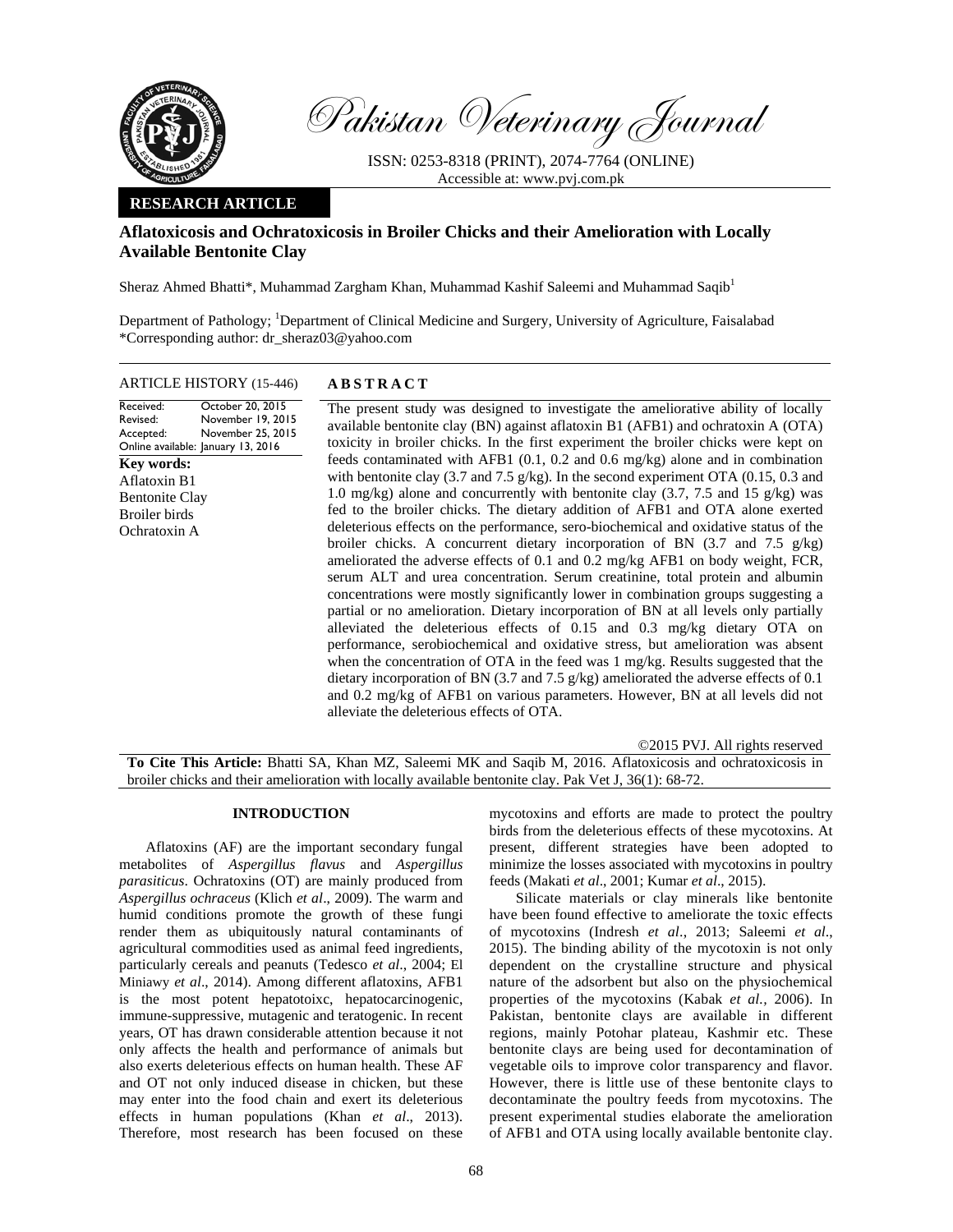## **MATERIALS AND METHODS**

**Production of aflatoxin and ochratoxin:** AFB1 and OTA were produced using the pure cultures of *Aspergillus flavus*, link Fries. A (NRRL 6540 and CECT 2687) and *Aspergillus ochraceus*, link Fries. A (CECT: 2948), respectively. AFB1 was produced following the methods of Shotwell *et al*. (1966) while Trenk *et al.* (1971) was followed for the production of OTA. The extracted mycotoxins were quantified by HPLC. BN was procured from the Potohar plateau region of Pakistan.

**Birds housing and feed:** A total of 840, broiler chicks were procured from a commercial hatchery and were kept on rice husk litter material under standard management conditions. The basal broiler feed comprising of corn and soy meal having 22% total protein contents and 3100 Kcal/kg metabolize able energy was prepared without addition of any toxin binder and antibiotics. After two days of acclimatization period the birds were divided into groups having 30 birds in each and used in two experiments.

**Experimental design:** The layouts of experiments 1 and 2 have been presented in Table 1. In experiment 1, broiler birds were divided into 12 groups and three levels of AFB1  $(0.1, 0.2 \text{ and } 0.6 \text{ mg/kg})$  and two levels of BN  $(3.7)$ and 7.5 g/kg) were administered in the feed alone and concurrently in different combinations. Similarly, in experiment 2, 480 day old broiler chicks were divided into 16 groups and three levels of both OTA (0.15, 0.3 and 1.0 mg/kg) and BN (3.7, 7.5 and 15 g/kg) were fed to the birds alone and concurrently in different combinations.

#### **Parameters studied:**

**Body weight and feed conversion ratio:** Body weight and feed conversion ratio (FCR) were determined at the end of the experiment.

**Serum biochemical parameters:** The blood collected from the wing vein of the birds prior to killing on the 42nd day of each experiment was allowed to clot to separate serum. The collected serum was used to determine serum alanine aminotransferase (ALT), urea and creatinine concentrations using commercially available kits (Merck). Serum total proteins and albumin concentrations were determined by Biuret method and bromocresol green dyebinding method, respectively (Anonymous, 1984). The serum globulin concentration was determined by subtracting the serum albumin concentration from that of total proteins.

**The total antioxidant capacity:** The total antioxidant capacity (TAS) was determined in plasma, liver, kidney and muscle of the broiler chicks following the method as described by Erel (2004).

**Statistical analysis:** The data obtained was subjected to the statistical analysis by analysis of variance. The means of different groups were compared by Duncan's multiple range test. The level of significance was 0.05 or lower. The MSTATC statistical software package was used for this purpose.

**Table 1:** Layout of experiments 1 and 2

| Sr.            | Groups                        | <b>rable 1.</b> Layout of experiments raily 2<br>Different Combinations of bentonite and AFBI |
|----------------|-------------------------------|-----------------------------------------------------------------------------------------------|
| No.            |                               | added to feed (Experiment 1)                                                                  |
| Τ              | Control                       | Control                                                                                       |
| 2              | ΑI                            | $(100 \text{ ng/g})$<br>AFBI                                                                  |
| 3              | A <sub>2</sub>                | AFBI<br>$(200 \text{ ng/g})$                                                                  |
| 4              | A3                            | $AFBI$ (600 ng/g)                                                                             |
| 5              | ΒI                            | Bentonite (3.7 g/kg)                                                                          |
| 6              | <b>B2</b>                     | Bentonite (7.5 g/kg)                                                                          |
| 7              | <b>AIBI</b>                   | AFBI(100 ng/g) + Bentonite (3.7 g/kg))                                                        |
| 8              | A <sub>2</sub> BI             | $AFBI (200 ng/g) + Bentonic (3.7 g/kg)$                                                       |
| 9              | A3BI                          | $AFBI (600 ng/g) + Bentonic (3.7 g/kg)$                                                       |
| $\overline{0}$ | AIB <sub>2</sub>              | $AFBI(100 \text{ ng/g}) + Bentonic (7.5 g/kg)$                                                |
| $\mathbf{H}$   | A2B2                          | $AFBI(100 \text{ ng/g}) + Bentonic (7.5 g/kg)$                                                |
| 12             | A3B2                          | $AFBI(100 \text{ ng/g}) + Bentonic (7.5 g/kg)$                                                |
|                |                               | Different combinations of ochratoxin A and bentonite added to                                 |
|                | feeds (Experiment 2)          |                                                                                               |
| $\mathsf{I}$   | Control                       | Control                                                                                       |
| 2              | $\overline{O}$                | OTA<br>$(150 \text{ ng/g})$                                                                   |
| 3              | O <sub>2</sub>                | OTA<br>$(300 \text{ ng/g})$                                                                   |
| 4              | O3                            | OTA<br>$(1000 \text{ ng/g})$                                                                  |
| 5              | ΒI                            | Bentonite (3.7 g/kg)                                                                          |
| 6              | <b>B2</b>                     | Bentonite (7.5 g/kg)                                                                          |
| 7              | B <sub>3</sub>                | Bentonite (15 g/kg)                                                                           |
| 8              | OIBI                          | OTA (150 ng/g) + Bentonite (3.7 g/kg)                                                         |
| 9              | O <sub>2</sub> BI             | OTA (300 ng/g) + Bentonite (3.7 g/kg)                                                         |
| $\overline{0}$ | O3BI                          | OTA (1000 ng/g) + Bentonite (3.7 g/kg)                                                        |
| $\mathbf{H}$   | OIB2                          | OTA (150 ng/g) + Bentonite (7.5 g/kg)                                                         |
| 12             | O <sub>2</sub> B <sub>2</sub> | OTA (300 ng/g) + Bentonite (7.5 g/kg)                                                         |
| 13             | O3B2                          | OTA (1000 ng/g) + Bentonite (7.5 g/kg)                                                        |
| 4              | OIB3                          | OTA (150 ng/g) + Bentonite (15.0 g/kg)                                                        |
| 15             | O2B3                          | OTA (300 ng/g) + Bentonite (15.0 g/kg)                                                        |
| 16             | O3B3                          | OTA (1000 ng/g) + Bentonite (15.0 g/kg)                                                       |

### **RESULTS**

**Experiment 1 (Aflatoxicosis):** The body weights (Fig. 1) of groups A1, A2, A3, A2B1, A3B1 and A3B2 at day 42 of the experiment were significantly lower than that the of control group. FCR values (Fig. 2) of groups A1, A2, A3 A3B1 and A3B2 were higher than that of the control group. Groups B1, B2, A1B1, A2B1 and A2B2 had lower FCR than those of groups fed AFB1 alone and also in close proximity of the control group.

Serum biochemical parameters of broiler chicks kept on different dietary levels of AFB1 and BN have been presented in Table 2. The serum ALT concentration of groups A2, A3, A3B1 and A3B2 was significantly higher than the corresponding value of the control group. Serum urea concentration had significantly higher value in groups A1, A2, A3, A1B1, A2B1, A3B1 and A3B2 in comparison to the control group. The concentration of serum total protein of control group was significantly higher from all other experimental groups. Serum albumin concentration of the control group had non-significant difference from groups B1, B2 and A1B2. The concentration of serum globulin had significantly lower value in groups A2, A3 and A3B1. The total antioxidant capacity (Table 3) in plasma, liver, kidney and muscle of the control group had a non-significant difference from groups B1 and B2.

**Experiment 2 (Ochratoxicosis):** The body weight (Fig. 3) of groups B1 and B2 at day 42 had non-significant difference from control while all other groups had significantly lower values than that of control.

The FCR values (Fig. 4) of group B3 and all the groups fed OTA alone or in combination with different levels of BN had higher values than control while the groups B1 and B2 had FCR values in close proximity to that of the control group.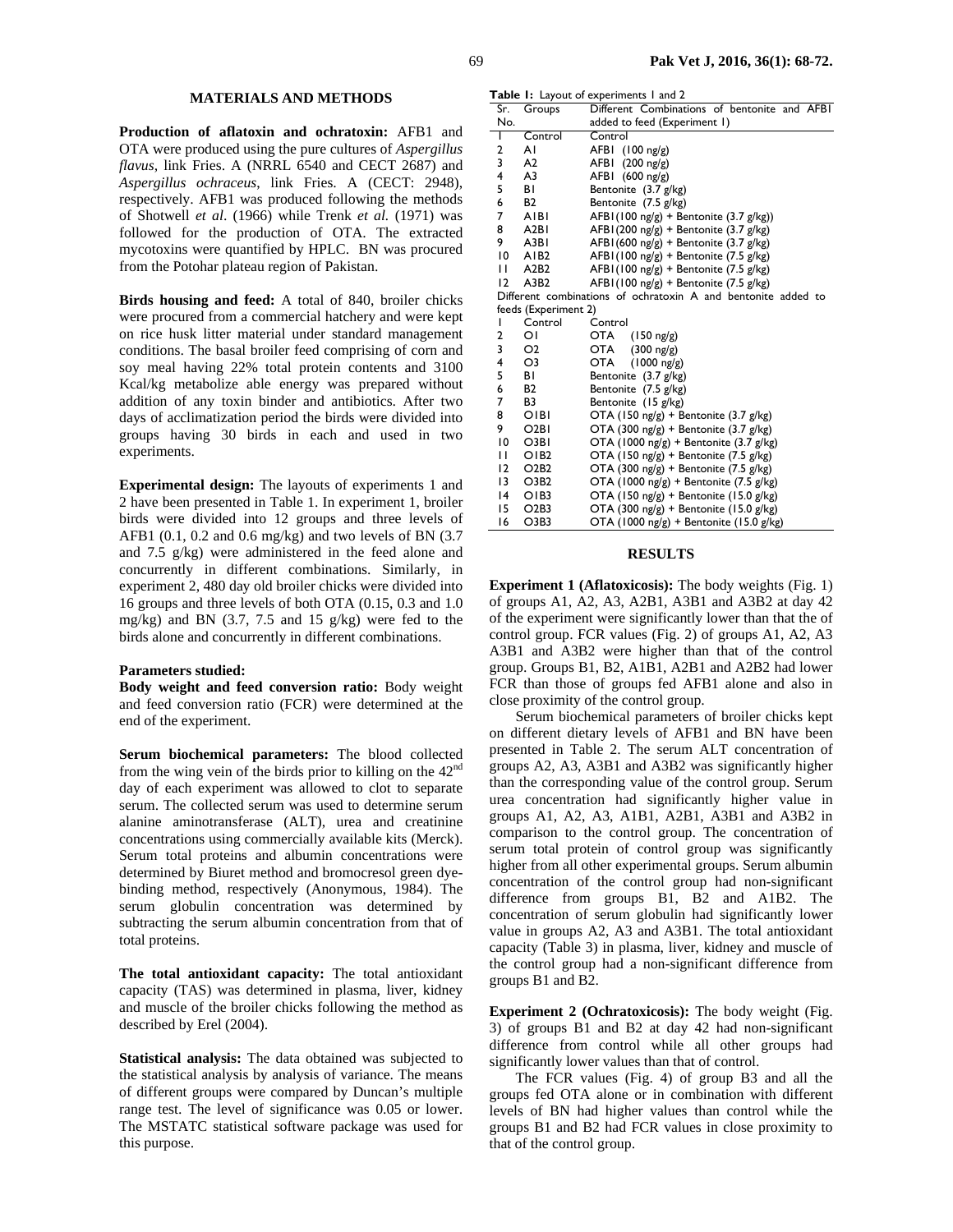**Table 2:** Serum biochemical parameters (Mean±SD) of broiler chicks given different dietary levels of AFB1 and Bentonite Clay

| Group             | ALT (IU/µL)         | Urea $(mg/100 \text{ ml})$ | Creatinine (mg/100 ml) | Total protein (g/100 ml) | Albumin (g/100 ml) | Globulin (g/100 ml) |
|-------------------|---------------------|----------------------------|------------------------|--------------------------|--------------------|---------------------|
| Control           | 19.81±3.97e         | $11.30 \pm 1.58$ g         | $0.46 \pm 0.05h$       | $4.78 \pm 0.27$ a        | 3.46±0.18a         | $1.31 \pm 0.15a$    |
| ΑI                | 23.74±3.94de        | $16.17 \pm 2.58$ de        | $0.99 \pm 0.03$ d      | $4.27 \pm 0.09$ cd       | $3.16 \pm 0.20$ bc | $1.12\pm0.15$ abc   |
| A2                | 27.05±4.28bcd       | $19.93 \pm 2.2$ lbc        | 1.54±0.05c             | $4.11 \pm 0.05$ d        | $3.15\pm0.11bc$    | $0.96 \pm 0.15$ bc  |
| A <sub>3</sub>    | $36.19 \pm 3.41a$   | 29.62±2.79a                | $2.14 \pm 0.04$ a      | $3.62 \pm 0.05e$         | $2.77 \pm 0.35$ d  | $0.85 \pm 0.36c$    |
| ΒI                | $20.09 \pm 3.31$ e  | $11.90 \pm 1.47$ fg        | $0.54 \pm 0.04$ g      | $4.77 \pm 0.16 b$        | $3.36 \pm 0.14$ ab | I.I5±0.23ab         |
| <b>B2</b>         | 22.29±4.67de        | $13.19 \pm 1.30$ fg        | $0.61 \pm 0.03$ f      | $4.49 \pm 0.16 b$        | 3.36±0.10ab        | I.14±0.17ab         |
| AIBI              | $23.99 \pm 3.35$ de | $14.69 \pm 1.69$ ef        | $0.62 \pm 0.04$ f      | $4.43 \pm 0.25$ bc       | $3.23 \pm 0.13$ bc | l.20±0.29ab         |
| A <sub>2</sub> BI | 24.93±4.62cde       | $17.77 \pm 2.2$ cd         | $0.79 \pm 0.04e$       | $4.33 \pm 0.09$ bc       | $3.19 \pm 0.07$ bc | $1.14\pm0.12ab$     |
| A3BI              | $31.20 + 4.40$      | $21.21 \pm 2.92b$          | l.72±0.07b             | $4.08 \pm 0.14$ d        | $3.08 \pm 0.09c$   | l.00±0.14bc         |
| AIB <sub>2</sub>  | 22.45±2.39de        | 13.10±1.87efg              | $0.55 \pm 0.05$ g      | $4.40\pm0.11bc$          | 3.29±0.14abc       | $1.11 \pm 0.09$ abc |
| A2B2              | 24.17±3.87de        | 12.75±1.59efg              | $0.82 \pm 0.04e$       | $4.32 \pm 0.24$ bc       | $3.25 \pm 0.10$ bc | .08±0.24abc         |
| A3B <sub>2</sub>  | 29.19±3.69bc        | 18.25±4.25cd               | l.52±0.06c             | $4.24 \pm 0.12$ cd       | $3.19 \pm 0.19$ bc | $.06\pm0.22$ abc    |

Values in each column followed by different letters are significantly (P<0.05) different.



Fig. 1: Body weight (g) of broiler chicks given different dietary levels of AFB1 and Bentonite Clay (Mean±SD). Bar column bearing different filling pattern are significantly different (P<0.05).



**Fig. 3:** Body weight (g) of broiler chicks given different dietary levels of OTA and Bentonite Clay (Mean±SD). Bar column bearing different filling pattern are significantly different (P<0.05).

**Table 3:** The mean total antioxidant capacity (Mean±SD) (TAC, mmol Vit. Eequiv. L<sup>-1</sup>), of broiler chicks given different dietary levels of AFB1 and Bentonite Clay

| Group            | Plasma            | Liver              | Kidney             | Muscle             |
|------------------|-------------------|--------------------|--------------------|--------------------|
| Control          | $3.44 \pm 0.05a$  | $2.99 \pm 0.08$ a  | $2.75 \pm 0.08a$   | $0.98 \pm 0.03a$   |
| ΑI               | $3.29 \pm 0.03c$  | $2.83 + 0.09c$     | $2.60 + 0.06$ cd   | $0.84 \pm 0.04$ cd |
| A <sub>2</sub>   | $3.20 \pm 0.02$ d | $2.73 \pm 0.11$ d  | $2.51 \pm 0.04e$   | $0.74 \pm 0.02e$   |
| A <sub>3</sub>   | $2.97 \pm 0.05$ g | $2.10 \pm 009$ f   | $2.31 \pm 0.05$ g  | $0.54 \pm 0.03 h$  |
| <b>BI</b>        | $3.43 \pm 0.03a$  | $2.96\pm0.1$ lab   | $2.74 \pm 0.04a$   | $0.97 \pm 0.03a$   |
| <b>B2</b>        | $3.41 \pm 0.02a$  | 2.95±0.07ab        | $2.72 \pm 0.03$ ab | $0.96 \pm 0.02a$   |
| AIBI             | $3.35 \pm 0.02 b$ | $2.87 \pm 0.10$ bc | $2.65 \pm 0.02$ bc | $0.89 \pm 0.03 b$  |
| A2B1             | $3.28 + 0.02c$    | $2.82 \pm 0.04c$   | $2.58 + 0.04d$     | $0.81 \pm 0.03$ d  |
| A3B1             | $3.09 \pm 0.05$ f | $2.63 \pm 0.10e$   | $2.39 \pm 0.03$ f  | $0.62 \pm 0.05$ g  |
| AIB <sub>2</sub> | $3.36 \pm 0.04$   | $2.88 \pm 0.04$ bc | $2.66 \pm 0.05$ bc | $0.89 \pm 0.03 b$  |
| A2B2             | $3.33 \pm 0.05 b$ | $2.84 \pm 0.04c$   | $2.63 \pm 0.06$ cd | $0.87 \pm 0.04$ bc |
| A3B2             | 3.14±0.04e        | $2.66 \pm 0.05$ de | $2.44 \pm 0.06$ f  | $0.66 \pm 0.03$ f  |

Values in each column followed by different letters are significantly (P<0.05) different.

Serum biochemical parameters of broiler chicks kept on different dietary levels of OTA and BN have been presented in Table 4. Serum ALT concentration of the control group had non-significant difference from groups B1, B2, B3, O1B1, O2B1 and O1B2.The serum urea concentration of the groups B1, B2, O1B1, O2B1, O1B2, O2B2 and O1B3 had non-significant differences from



Fig. 2: Feed conversion ratio of broiler chicks given different dietary levels of AFB1 and Bentonite Clay.



Fig. 4: Feed conversion ratio of broiler chicks given different dietary levels of OTA and Bentonite Clay.

control. Serum total protein and albumin concentrations of all the experimental groups had significantly lower values than the control group. The concentration of serum globulin of the control group had non-significant difference from groups B1 and B2.

The total antioxidant capacity (Table 5) in plasma and muscle of the control group had a non-significant difference from groups B1 and B2. The total antioxidant capability in the liver and kidney of the control group differed non-significantly from groups B1, B2 and B3.

### **DISCUSSION**

AFB1 and OTA are of great concern due to the deleterious health and production effects in livestock and poultry birds and therefore, the majority of the research is focused on these mycotoxins (Battacone *et al*., 2010; Zahoor-ul-Hassan *et al*., 2010). The injurious effects reported earlier have also been reproduced in the experimental feeding of AFB1 and OTA in the present study.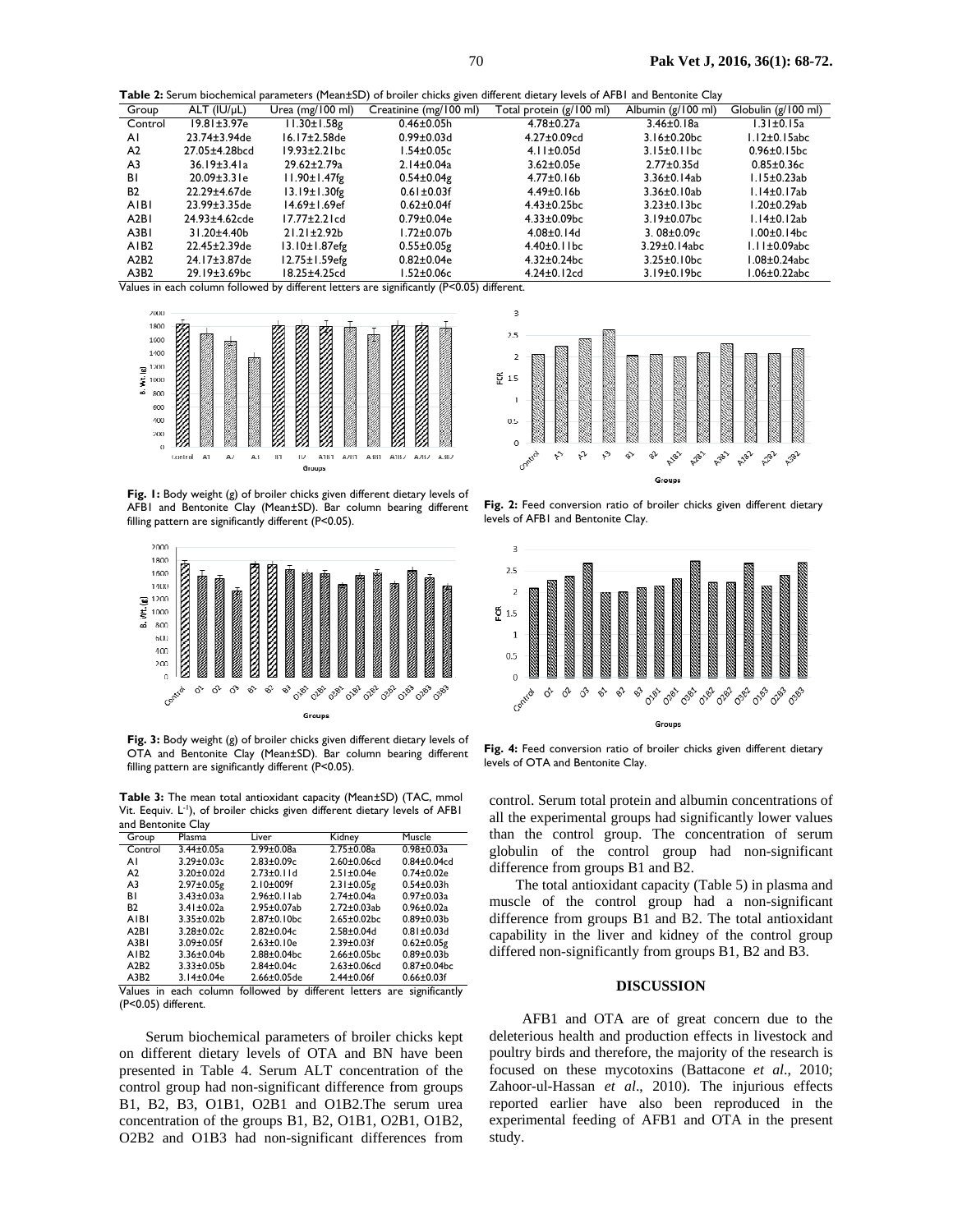| Table 4: Serum biochemical parameters of broiler chicks given different dietary levels of OTA and Bentonite Clay (Mean±SD) |  |
|----------------------------------------------------------------------------------------------------------------------------|--|
|----------------------------------------------------------------------------------------------------------------------------|--|

| <b>Fable</b> 4. Scram biochemical parameters of broner emeks given amereme aletal fields of OTTV and Bentomed Claf (FicanzisB) |                      |                            |                        |                          |                    |                      |
|--------------------------------------------------------------------------------------------------------------------------------|----------------------|----------------------------|------------------------|--------------------------|--------------------|----------------------|
| Group                                                                                                                          | $ALT$ ( $IU/uL$ )    | Urea $(mg/100 \text{ ml})$ | Creatinine (mg/100 ml) | Total protein (g/100 ml) | Albumin (g/100 ml) | Globulin (g/100 ml)  |
| Control                                                                                                                        | 21.46±3.54h          | $15.09 \pm 2.27f$          | $0.34 \pm 0.02$        | $5.56 \pm 0.04a$         | $3.91 \pm 0.07a$   | .64±0.09a            |
| ΟΙ                                                                                                                             | 32.76±3.72d          | 19.10±1.50de               | $0.38 \pm 0.01$        | $3.98 \pm 0.06$ g        | $3.33 \pm 0.03$ g  | $0.66 \pm 0.06$ g    |
| O <sub>2</sub>                                                                                                                 | 36.81±3.37bc         | 20.75±3.07cd               | $0.42 \pm 0.01$        | $3.62 \pm 0.19$ i        | $3.17 \pm 0.05$ h  | $0.44 \pm 0.23 h$    |
| O3                                                                                                                             | 44.89±2.56a          | 30.89±2.42a                | $0.53 \pm 0.01$        | $2.69 \pm 0.05k$         | $2.50 \pm 0.05k$   | $0.19 \pm 0.08$ i    |
| ΒI                                                                                                                             | $23.13 \pm 3.43$ fgh | $15.58 \pm 2.58$ f         | $0.34 \pm 0.01$        | $5.37 \pm 0.06$          | $3.73 \pm 0.04$ bc | $1.64 \pm 0.05a$     |
| <b>B2</b>                                                                                                                      | $4.92 \pm 3.12$ efgh | $15.85 \pm 1.79f$          | $0.34 \pm 0.01$        | $5.18 \pm 0.05c$         | 3.66±0.07cd        | $1.52 \pm 0.09a$     |
| B3                                                                                                                             | $4.10 \pm 2.5$ lefgh | $22.78 \pm 3.1$ l bc       | $0.34 \pm 0.01$        | $4.66 \pm 0.06$ d        | $3.55 \pm 0.14$ ef | $1.11 \pm 0.14b$     |
| OIBI                                                                                                                           | 23.18±2.49gh         | $15.05 \pm 2.27f$          | $0.34 \pm 0.01$        | 4.47±0.08e               | $3.70 \pm 0.04$ cd | $0.77\pm0.1$ lefg    |
| O <sub>2</sub> B <sub>1</sub>                                                                                                  | 5.39±1.84efgh        | $16.52 \pm 1.9$ lef        | $0.35 \pm 0.01$        | $4.59 \pm 0.08$ d        | $3.46 \pm 0.22$ f  | $1.13 \pm 0.22 b$    |
| O3BI                                                                                                                           | 34.43±4.31cd         | $21.21 \pm 2.55$ cd        | $0.41 \pm 0.01$        | $3.19 \pm 0.05$ i        | $2.92 \pm 0.05$ i  | $0.27 \pm 0.09$ i    |
| OIB2                                                                                                                           | 23.61±2.92fgh        | $15.28 \pm 2.25f$          | $0.33 \pm 0.01$        | $4.59 \pm 0.07$ d        | $3.68 \pm 0.05$ cd | $0.91 \pm 0.08$ cde  |
| O <sub>2</sub> B <sub>2</sub>                                                                                                  | 27.17±2.43ef         | $16.12 \pm 1.85f$          | $0.34 \pm 0.01$        | 4.47±0.04e               | $3.48 + 0.08f$     | $0.99 \pm 0.1$ I bcd |
| O3B <sub>2</sub>                                                                                                               | 36.84±3.20c          | 20.69±2.41cd               | $0.39 \pm 0.01$        | 3.89±0.06h               | $3.03 \pm 0.05$ i  | $0.86 \pm 0.10$ de   |
| OIB3                                                                                                                           | $26.31 \pm 2.57$ efg | $16.79 \pm 1.83$ ef        | $0.35 \pm 0.01$        | 4.47±0.05e               | $3.80 \pm 0.03 b$  | $0.67 \pm 0.06$ fg   |
| O2B3                                                                                                                           | 28.43±2.32e          | 20.67±1.99cd               | $0.36 \pm 0.01$        | $4.41 \pm 0.05e$         | $3.61 \pm 0.04$ de | $0.81 \pm 0.08$ ef   |
| O3B3                                                                                                                           | $40.42 \pm 3.46 b$   | 24.27±2.87b                | $0.45 \pm 0.01$        | $4.19 \pm 0.05$ f        | $3.18 \pm 0.05h$   | 1.01±0.06b           |

Values in each column followed by different letters are significantly (P<0.05) different.

**Table 5:** The total antioxidant capacity (TAC, mmol Vit. Eequiv. L-1), of broiler chicks given different dietary levels of OTA and Bentonite Clay (Mean±SD)

| $\cup a$ (iii) $\cup a$ $\cup$ |                    |                    |                    |                                                                       |
|--------------------------------|--------------------|--------------------|--------------------|-----------------------------------------------------------------------|
| Group                          | Plasma             | Liver              | Kidney             | Muscle                                                                |
| Control                        | $3.15 \pm 0.04a$   | $2.86 \pm 0.08$ a  | $2.66 \pm 0.10a$   | $0.94 \pm 0.04a$                                                      |
| ΟI                             | $2.80 \pm 0.04e$   | $2.52 \pm 0.10$ d  | $2.30 \pm 0.09c$   | $0.59 \pm 0.04e$                                                      |
| O <sub>2</sub>                 | $2.30 \pm 0.04$ h  | $2.02 \pm 0.09$ g  | $1.80 \pm 0.09$ f  | $0.35 \pm 0.03$ g                                                     |
| O3                             | $1.32 \pm 0.051$   | $1.05 \pm 0.11$    | $0.83 \pm 0.10$ i  | $0.17 \pm 0.04$ h                                                     |
| ΒI                             | $3.11 \pm 0.04a$   | $2.84 \pm 0.08$ a  | $2.63 \pm 0.09a$   | $0.90 \pm 0.04a$                                                      |
| <b>B2</b>                      | $3.13 \pm 0.04a$   | 2.85±0.06a         | $2.64 \pm 0.09a$   | $0.92 \pm 0.04a$                                                      |
| B3                             | $3.04 \pm 0.04$    | $2.77 \pm 0.09$ ab | $2.56 \pm 0.09$ ab | $0.83 \pm 0.04$                                                       |
| OIBI                           | $2.92 \pm 0.04$ d  | $2.64 \pm 0.06c$   | $2.45 \pm 0.10$    | $0.71 \pm 0.04$ d                                                     |
| O <sub>2</sub> BI              | $2.43 \pm 0.06$ g  | $2.14 \pm 0.09$ f  | 1.92±0.08e         | $0.43 \pm 0.04$ f                                                     |
| O3BI                           | I.72±0.05k         | 1.44±0.09i         | $1.22 \pm 0.11h$   | $0.30 \pm 0.11$ g                                                     |
| OIB2                           | $2.99 \pm 0.06$ bc | $2.72 \pm 0.05$ bc | $2.50 \pm 0.10 b$  | $0.78 \pm 0.06$ bc                                                    |
| O2B2                           | $2.67 \pm 0.05$ f  | $2.39 \pm 0.08$ e  | $2.19 \pm 0.09$ d  | $0.46 \pm 0.05$ f                                                     |
| O <sub>3B2</sub>               | 1.89±0.04i         | $1.62 \pm 0.07$ h  | $1.41 \pm 0.07$ g  | $0.32 \pm 0.04$ g                                                     |
| OIB3                           | $2.97 \pm 0.05$ cd | $2.67 \pm 0.10$ bc | $2.48 \pm 0.10$    | $0.76 \pm 0.05$ cd                                                    |
| O2B3                           | $2.64 \pm 0.06$ f  | $2.36 \pm 0.09e$   | $2.16 \pm 0.09$ d  | $0.43 \pm 0.06$ f                                                     |
| O <sub>3B3</sub>               | $1.81 \pm 0.04$    | $1.54 \pm 0.10h$   | 1.32±0.09gh        | $0.23 \pm 0.04$ h                                                     |
|                                |                    |                    |                    | Volune in each column followed by different letters are significantly |

Values in each column followed by different letters are significantly (P<0.05) different.

In experiment 1, the dietary addition of BN at graded levels (3.7 and 7.5 g/kg) to the control group did not affect the overall performance of the broiler chicks. In the groups fed BN concurrently with first two dietary levels of AFB1 (0.1 and 0.2 mg/kg) the body weight and FCR were comparable to that of control group suggesting a complete amelioration. However, in the groups fed 0.6 mg/kg AFB1 concurrently with different dietary levels of BN the significantly lower body weight and higher FCR value suggesting a partial or no amelioration at higher AFB1 levels. The improvement might be due to the irreversible binding of AFB1 in the gut and therefore, prevented its systemic availability. The decrease in body weight and increased FCR may be due to liver damage and inhibitory effect on protein synthesis (Johri and Majmudar. 1990). These results were in agreement with previous studies of Indresh *et al*. (2013) and Pasha *et al.* (2007) who reported the protective effect 1.0 and 0.5 % bentonite against the 500 ppb and 100 ppb of total aflatoxin, respectively. However, in the present study attempt was made to observe the ameliorative ability of graded doses of BN against three graded AFB1 levels.

Serum biochemical changes in ALT concentration were non-significant in the groups fed 0.1 and 0.2 mg/kg AFB1, while serum urea concentration was nonsignificant at level 0.2 mg/kg AFB1 fed concurrently with BN. Serum creatinine, total protein, albumin and globulin concentrations were mostly significantly lower in combination groups suggesting a partial or no amelioration by BN in these parameters. Rosa *et al*. (2001) and Santurio *et al*. (1999) did not observe the protective effect of sodium bentonite  $(2.5, 3 \text{ and } 5 \text{ g/kg})$ on biochemical parameters against 3 and 5 mg/kg, dietary AFB1. However, Che *et al.* (2011) reported the reestablishment of serum biochemical parameters in broiler birds fed mold contaminated diet (450.6 ppb AFB1) concurrently with 0.2% hydrated sodium calcium alimunosilicate (HSCAS).

The protective response of BN was absent in terms of oxidative stress as accessed by the total antioxidant capacity of the broiler birds fed AFB1 contaminated diets. Similar to the present study Che *et al.* (2011) reported partial amelioration of HSCAS (0.2%) on the hepatic oxidative status of broiler birds fed mold-contaminated diet. However, no author has so far, reported aflatoxin induced oxidative stress studies in different organ or tissues including plasma, kidneys and muscles and their amelioration by BN as reported in the present work.

In experiment 2, broiler chicks fed 0.37 and 0.75 g/kg dietary BN levels had no deleterious effects on different parameters studied. Different authors have reported no harmful effects of different clays upon the body weight gains and serum biochemical parameters in poultry birds (Safaeikatouli *et al*., 2010; Indresh *et al*., 2013). However, the deleterious effects observed at higher level of dietary BN (15 g/kg) used in the present study might be due to un-specific and broad binding spectra (Ramos *et al*., 1996). At higher dietary level (1.5%) Khanedar *et al*. (2012) has also reported the deleterious effects of bentonite.

The increased FCR and decreased body weight observed in groups fed OTA and BN concurrently were in agreement with the previous findings of Santin *et al*. (2002) and Watts *et al*. (2003) who fed 2 and 0.5 ppm of dietary OTA, respectively. However, the non-significant difference in average daily weight gain and feed intake from control reported by Che *et al*. (2011) by dietary addition of 0.2% HSCAS in broiler feed might be due to the lower dietary contamination of OTA (68.4 µg/kg) compared to the levels used in the present study.

Alterations in different serum biochemical parameters induced by OTA were not completely ameliorated by concurrent feeding of BN. Garcia *et al*.